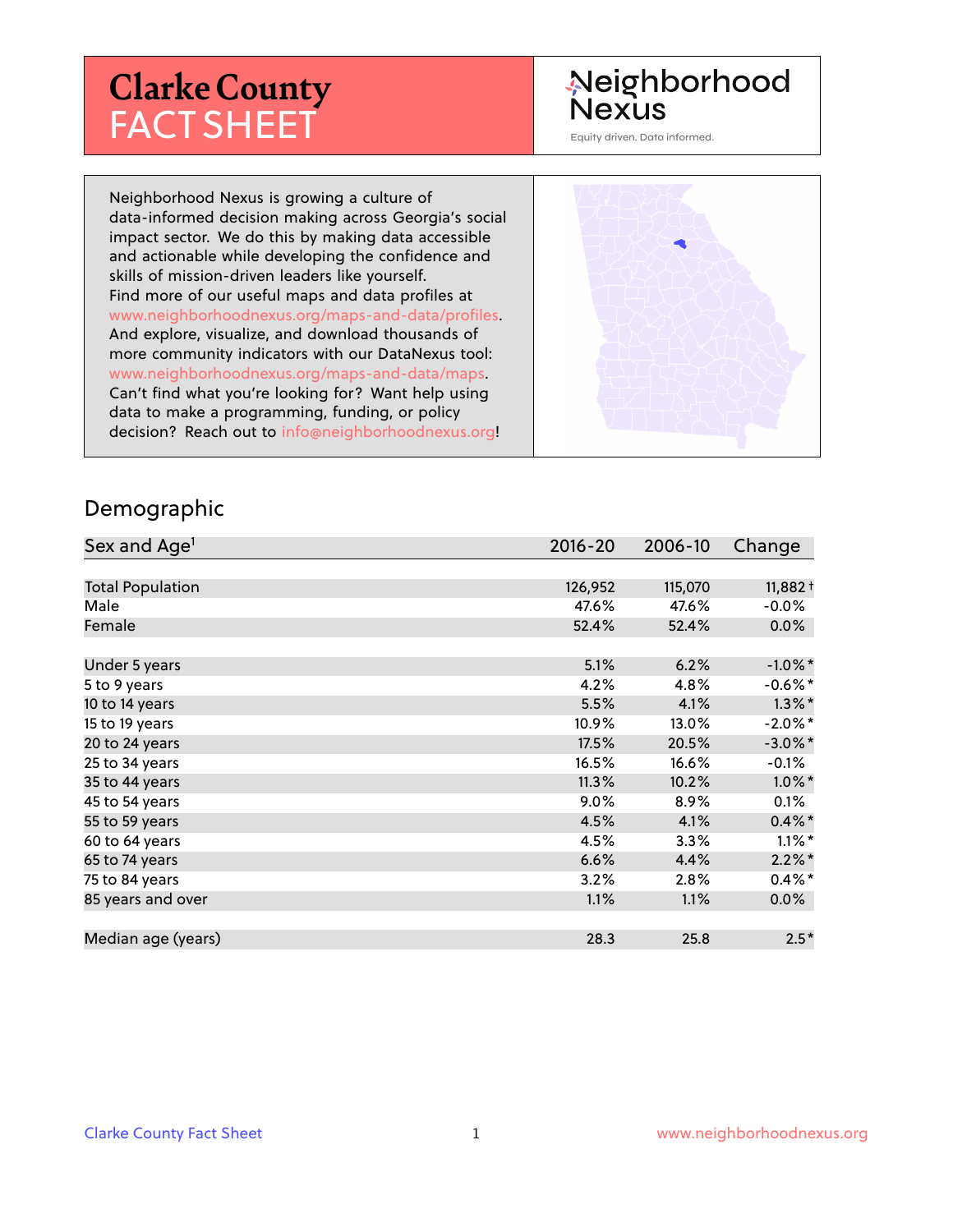# Demographic, continued...

| Race <sup>2</sup>                                            | $2016 - 20$ | 2006-10 | Change     |
|--------------------------------------------------------------|-------------|---------|------------|
| <b>Total population</b>                                      | 126,952     | 115,070 | $11,882 +$ |
| One race                                                     | 96.7%       | 97.9%   | $-1.3\%$ * |
| White                                                        | 62.0%       | 64.9%   | $-2.9\%$ * |
| <b>Black or African American</b>                             | 28.2%       | 26.8%   | $1.4\%$ *  |
| American Indian and Alaska Native                            | 0.2%        | 0.1%    | 0.1%       |
| Asian                                                        | 3.9%        | 4.0%    | $-0.1%$    |
| Native Hawaiian and Other Pacific Islander                   | 0.0%        | 0.0%    | 0.0%       |
| Some other race                                              | 2.4%        | 2.1%    | 0.3%       |
| Two or more races                                            | 3.3%        | 2.1%    | $1.3\%$ *  |
| Race alone or in combination with other race(s) <sup>3</sup> | $2016 - 20$ | 2006-10 | Change     |
| Total population                                             | 126,952     | 115,070 | 11,882+    |
| White                                                        | 65.1%       | 66.7%   | $-1.6%$ *  |
| <b>Black or African American</b>                             | 29.1%       | 27.9%   | $1.2\%$ *  |
| American Indian and Alaska Native                            | 0.7%        | 0.5%    | $0.2%$ *   |
| Asian                                                        | 4.9%        | 4.6%    | $0.3\%$ *  |
| Native Hawaiian and Other Pacific Islander                   | 0.1%        | 0.1%    | 0.0%       |
| Some other race                                              | 3.6%        | 2.5%    | $1.1\%$ *  |
| Hispanic or Latino and Race <sup>4</sup>                     | $2016 - 20$ | 2006-10 | Change     |
| Total population                                             | 126,952     | 115,070 | $11,882+$  |
| Hispanic or Latino (of any race)                             | 10.8%       | 9.9%    | $0.9%$ +   |
| Not Hispanic or Latino                                       | 89.2%       | 90.1%   | $-0.9%$ +  |
| White alone                                                  | 54.9%       | 57.9%   | $-2.9\%$ * |
| Black or African American alone                              | 28.0%       | 26.3%   | $1.7\%$ *  |
| American Indian and Alaska Native alone                      | $0.0\%$     | 0.1%    | $-0.0%$    |
| Asian alone                                                  | 3.9%        | 4.0%    | $-0.1%$    |
| Native Hawaiian and Other Pacific Islander alone             | 0.0%        | 0.0%    | 0.0%       |
| Some other race alone                                        | 0.2%        | 0.2%    | $-0.0%$    |
| Two or more races                                            | 2.1%        | 1.7%    | 0.4%       |
| U.S. Citizenship Status <sup>5</sup>                         | $2016 - 20$ | 2006-10 | Change     |
| Foreign-born population                                      | 12,029      | 12,662  | $-633$     |
| Naturalized U.S. citizen                                     | 32.8%       | 25.4%   | $7.4\%$ *  |
| Not a U.S. citizen                                           | 67.2%       | 74.6%   | $-7.4\%$ * |
| Citizen, Voting Age Population <sup>6</sup>                  | $2016 - 20$ | 2006-10 | Change     |
|                                                              |             |         |            |
| Citizen, 18 and over population                              | 97,561      | 86,116  | $11,445*$  |
| Male                                                         | 46.3%       | 45.9%   | 0.5%       |
| Female                                                       | 53.7%       | 54.1%   | $-0.5%$    |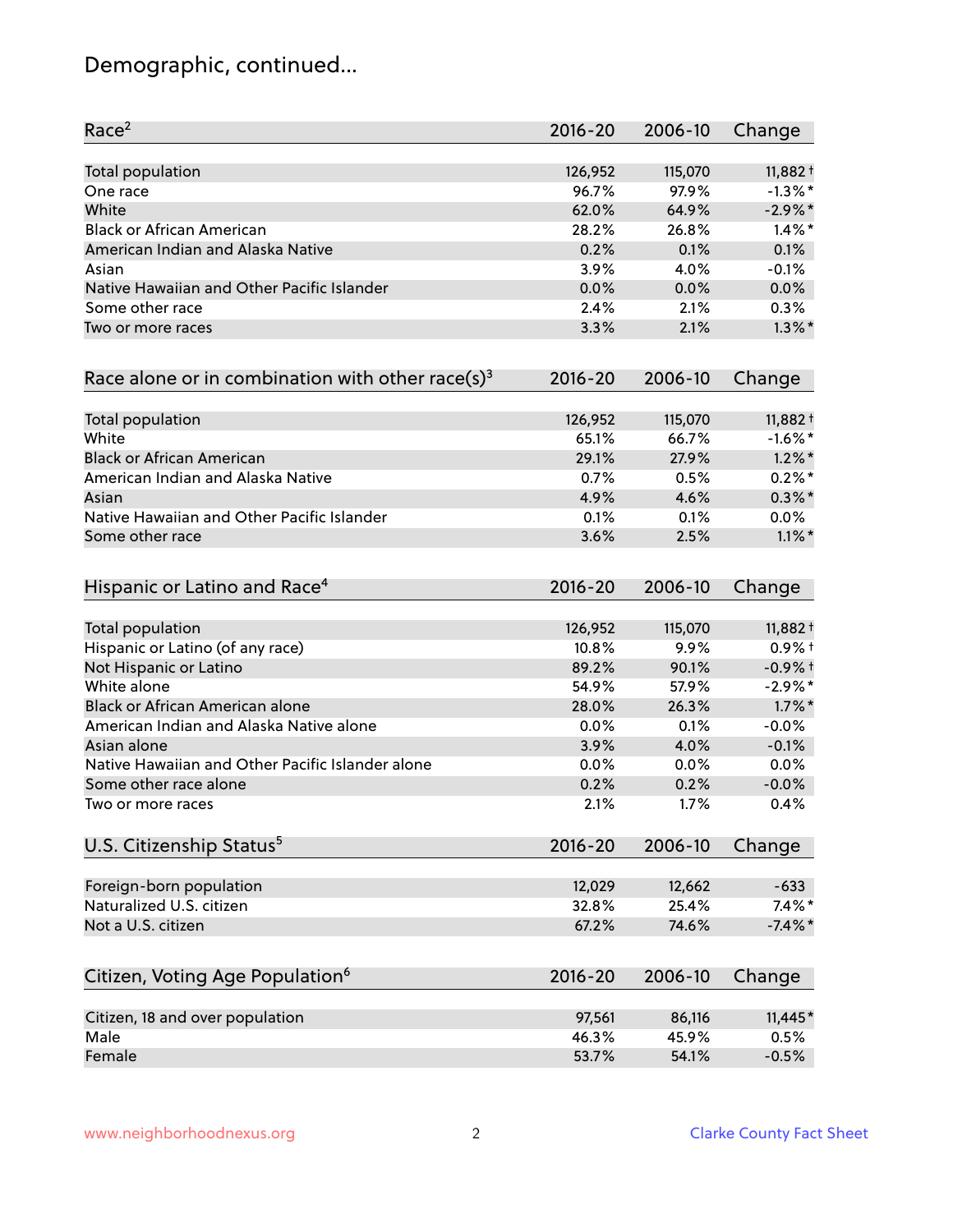#### Economic

| Income <sup>7</sup>                                 | $2016 - 20$ | 2006-10 | Change     |
|-----------------------------------------------------|-------------|---------|------------|
|                                                     |             |         |            |
| All households                                      | 50,284      | 41,980  | 8,304*     |
| Less than \$10,000                                  | 12.6%       | 18.3%   | $-5.8\%$ * |
| \$10,000 to \$14,999                                | 7.0%        | 7.5%    | $-0.5%$    |
| \$15,000 to \$24,999                                | 14.2%       | 14.2%   | 0.0%       |
| \$25,000 to \$34,999                                | 11.6%       | 10.7%   | 0.8%       |
| \$35,000 to \$49,999                                | 12.3%       | 13.2%   | $-0.9%$    |
| \$50,000 to \$74,999                                | 14.4%       | 15.4%   | $-0.9%$    |
| \$75,000 to \$99,999                                | 9.3%        | 8.1%    | $1.2\%$ *  |
| \$100,000 to \$149,999                              | 10.5%       | 7.2%    | $3.3\%$ *  |
| \$150,000 to \$199,999                              | 4.4%        | 2.7%    | $1.6\%$ *  |
| \$200,000 or more                                   | 3.8%        | 2.6%    | $1.2\%$ *  |
| Median household income (dollars)                   | 40,363      | 34,253  | $6,110*$   |
| Mean household income (dollars)                     | 62,394      | 51,519  | 10,875*    |
| With earnings                                       | 80.1%       | 80.6%   | $-0.5%$    |
| Mean earnings (dollars)                             | 60,653      | 50,680  | 9,973*     |
| <b>With Social Security</b>                         | 23.7%       | 19.5%   | 4.2%*      |
| Mean Social Security income (dollars)               | 18,991      | 14,483  | 4,508*     |
| With retirement income                              | 15.7%       | 12.3%   | $3.4\%$ *  |
| Mean retirement income (dollars)                    | 33,115      | 29,190  | 3,925      |
| With Supplemental Security Income                   | 4.8%        | 3.0%    | $1.9\%$ *  |
| Mean Supplemental Security Income (dollars)         | 10,208      | 7,386   | 2,822*     |
| With cash public assistance income                  | 1.3%        | 1.2%    | 0.1%       |
| Mean cash public assistance income (dollars)        | 2,447       | 2,971   | $-524$     |
| With Food Stamp/SNAP benefits in the past 12 months | 11.5%       | 9.4%    | $2.1\%$ *  |
|                                                     |             |         |            |
| Families                                            | 24,265      | 21,230  | 3,035*     |
| Less than \$10,000                                  | 5.3%        | 9.0%    | $-3.7%$ *  |
| \$10,000 to \$14,999                                | 4.3%        | 4.2%    | 0.1%       |
| \$15,000 to \$24,999                                | 9.2%        | 11.7%   | $-2.5%$ *  |
| \$25,000 to \$34,999                                | 10.5%       | 9.3%    | 1.2%       |
| \$35,000 to \$49,999                                | 11.7%       | 14.2%   | $-2.5%$ *  |
| \$50,000 to \$74,999                                | 15.6%       | 18.6%   | $-3.0\%$ * |
| \$75,000 to \$99,999                                | 13.0%       | 11.8%   | 1.2%       |
| \$100,000 to \$149,999                              | 15.3%       | 12.0%   | $3.3\%$ *  |
| \$150,000 to \$199,999                              | 8.1%        | 4.6%    | $3.5\%$ *  |
| \$200,000 or more                                   | 7.0%        | 4.6%    | $2.4\%$ *  |
| Median family income (dollars)                      | 61,621      | 51,687  | 9,934*     |
| Mean family income (dollars)                        | 87,643      | 70,639  | 17,004*    |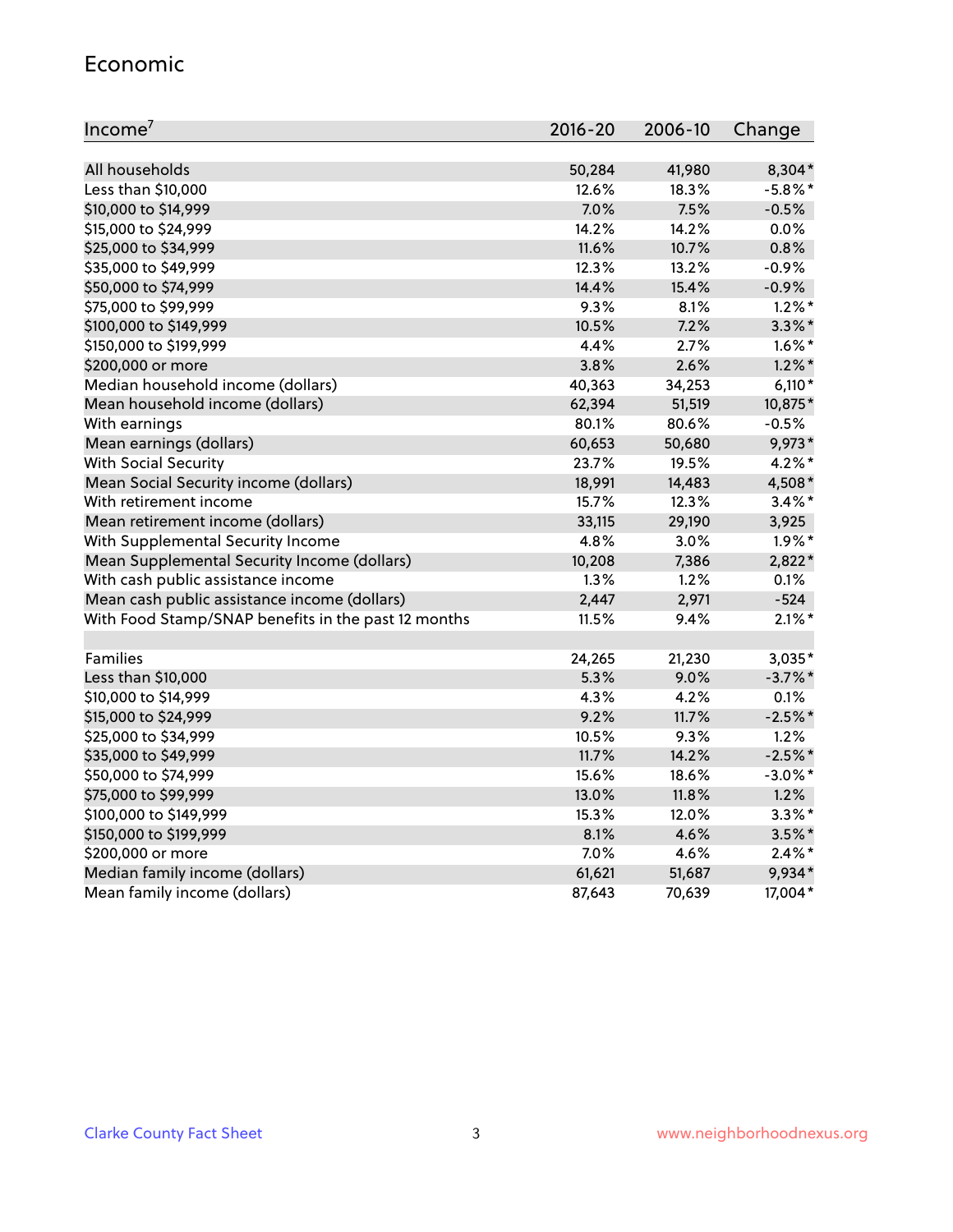#### Economic, continued...

| Income, continued <sup>8</sup>                                        | 2016-20 | 2006-10 | Change      |
|-----------------------------------------------------------------------|---------|---------|-------------|
|                                                                       |         |         |             |
| Nonfamily households                                                  | 26,019  | 20,750  | $5,269*$    |
| Median nonfamily income (dollars)                                     | 25,685  | 21,002  | 4,683*      |
| Mean nonfamily income (dollars)                                       | 36,495  | 31,014  | 5,480*      |
| Median earnings for workers (dollars)                                 | 22,176  | 17,831  | 4,345*      |
| Median earnings for male full-time, year-round workers                | 42,184  | 37,896  | 4,288*      |
| (dollars)                                                             |         |         |             |
| Median earnings for female full-time, year-round workers<br>(dollars) | 36,889  | 30,574  | $6,315*$    |
| Per capita income (dollars)                                           | 25,343  | 19,839  | 5,504*      |
| Families and People Below Poverty Level <sup>9</sup>                  | 2016-20 | 2006-10 | Change      |
|                                                                       |         |         |             |
| <b>All families</b>                                                   | 13.4%   | 16.6%   | $-3.2\%$ *  |
| With related children under 18 years                                  | 22.2%   | 26.7%   | $-4.5%$ *   |
| With related children under 5 years only                              | 23.3%   | 26.4%   | $-3.0%$     |
| Married couple families                                               | 5.4%    | 8.1%    | $-2.7%$ *   |
| With related children under 18 years                                  | 9.2%    | 13.7%   | $-4.5%$     |
| With related children under 5 years only                              | 9.1%    | 12.0%   | $-2.8%$     |
| Families with female householder, no husband present                  | 30.5%   | 38.2%   | $-7.7\%$ *  |
| With related children under 18 years                                  | 41.4%   | 47.2%   | $-5.8%$     |
| With related children under 5 years only                              | 58.8%   | 53.0%   | 5.8%        |
| All people                                                            | 26.5%   | 33.5%   | $-7.0\%$ *  |
| Under 18 years                                                        | 23.9%   | 35.2%   | $-11.3\%$ * |
| Related children under 18 years                                       | 23.8%   | 34.9%   | $-11.1\%$ * |
| Related children under 5 years                                        | 30.2%   | 37.6%   | $-7.4%$     |
| Related children 5 to 17 years                                        | 21.1%   | 33.4%   | $-12.3\%$ * |
| 18 years and over                                                     | 27.1%   | 33.1%   | $-5.9\%$ *  |
| 18 to 64 years                                                        | 30.1%   | 35.8%   | $-5.7\%$ *  |
| 65 years and over                                                     | 9.5%    | 10.5%   | $-1.0\%$    |
| People in families                                                    | 14.6%   | 20.9%   | $-6.3\%$ *  |
| Unrelated individuals 15 years and over                               | 46.2%   | 55.3%   | $-9.1\%$ *  |
|                                                                       |         |         |             |
| Non-Hispanic white people                                             | 25.7%   | 31.5%   | $-5.8\%$ *  |
| Black or African-American people                                      | 29.8%   | 35.7%   | $-6.0\%$ *  |
| Asian people                                                          | 28.4%   | 39.7%   | $-11.3%$    |
| Hispanic or Latino people                                             | 22.3%   | 37.6%   | $-15.3\%$ * |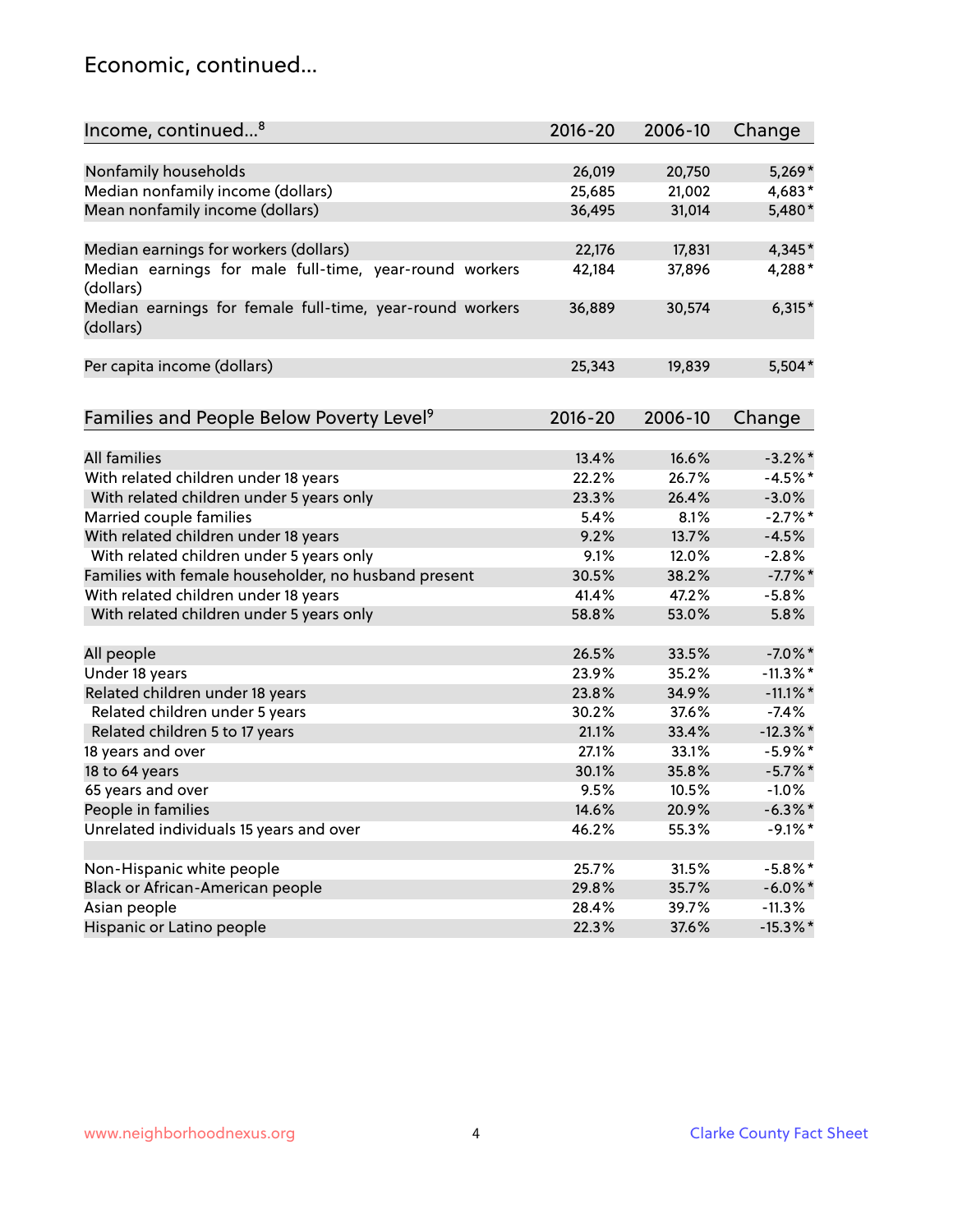# Employment

| Employment Status <sup>10</sup>                                                                          | 2010           | 2020           | Change              |
|----------------------------------------------------------------------------------------------------------|----------------|----------------|---------------------|
| In Labor Force                                                                                           | 58,206         | 56,637         | 56,637              |
| <b>Unemployment Rate</b>                                                                                 | 6.4%           | 9.3%           | $-2.9%$             |
| Industry <sup>11</sup>                                                                                   | $2016 - 20$    | 2006-10        | Change              |
|                                                                                                          |                |                |                     |
| Civilian employed population 16 years and over<br>Agriculture, forestry, fishing and hunting, and mining | 61,052<br>0.5% | 52,950<br>0.9% | $8,102*$<br>$-0.3%$ |
| Construction                                                                                             | 3.5%           | 5.2%           | $-1.7%$ *           |
| Manufacturing                                                                                            | 7.8%           | 7.3%           | 0.5%                |
| Wholesale trade                                                                                          | 2.1%           | 1.8%           | 0.3%                |
| Retail trade                                                                                             | 11.5%          | 12.0%          | $-0.5%$             |
| Transportation and warehousing, and utilities                                                            | 3.6%           | 2.8%           | $0.8\%$ *           |
| Information                                                                                              | 1.3%           | 1.3%           | $-0.0%$             |
| Finance and insurance, and real estate and rental and leasing                                            | 3.8%           | 3.9%           | $-0.1%$             |
| Professional, scientific, and management, and administrative<br>and waste management services            | 10.6%          | 7.8%           | $2.8\%$ *           |
| Educational services, and health care and social assistance                                              | 33.8%          | 34.6%          | $-0.7%$             |
| Arts, entertainment, and recreation, and accommodation and<br>food services                              | 14.1%          | 15.1%          | $-1.0%$             |
| Other services, except public administration                                                             | 4.3%           | 3.7%           | 0.5%                |
| <b>Public administration</b>                                                                             | 3.1%           | 3.7%           | $-0.6%$             |
| Occupation <sup>12</sup>                                                                                 | $2016 - 20$    | 2006-10        | Change              |
|                                                                                                          |                |                |                     |
| Civilian employed population 16 years and over                                                           | 61,052         | 52,950         | $8,102*$            |
| Management, business, science, and arts occupations                                                      | 43.9%          | 40.4%          | $3.5\%$ *           |
| Service occupations                                                                                      | 19.9%          | 19.9%          | $-0.1%$             |
| Sales and office occupations                                                                             | 17.8%          | 22.5%          | $-4.7%$ *           |
| Natural<br>resources,<br>construction,<br>and<br>maintenance<br>occupations                              | 5.2%           | 6.2%           | $-1.0%$             |
| Production, transportation, and material moving occupations                                              | 13.3%          | 11.0%          | $2.3\%$ *           |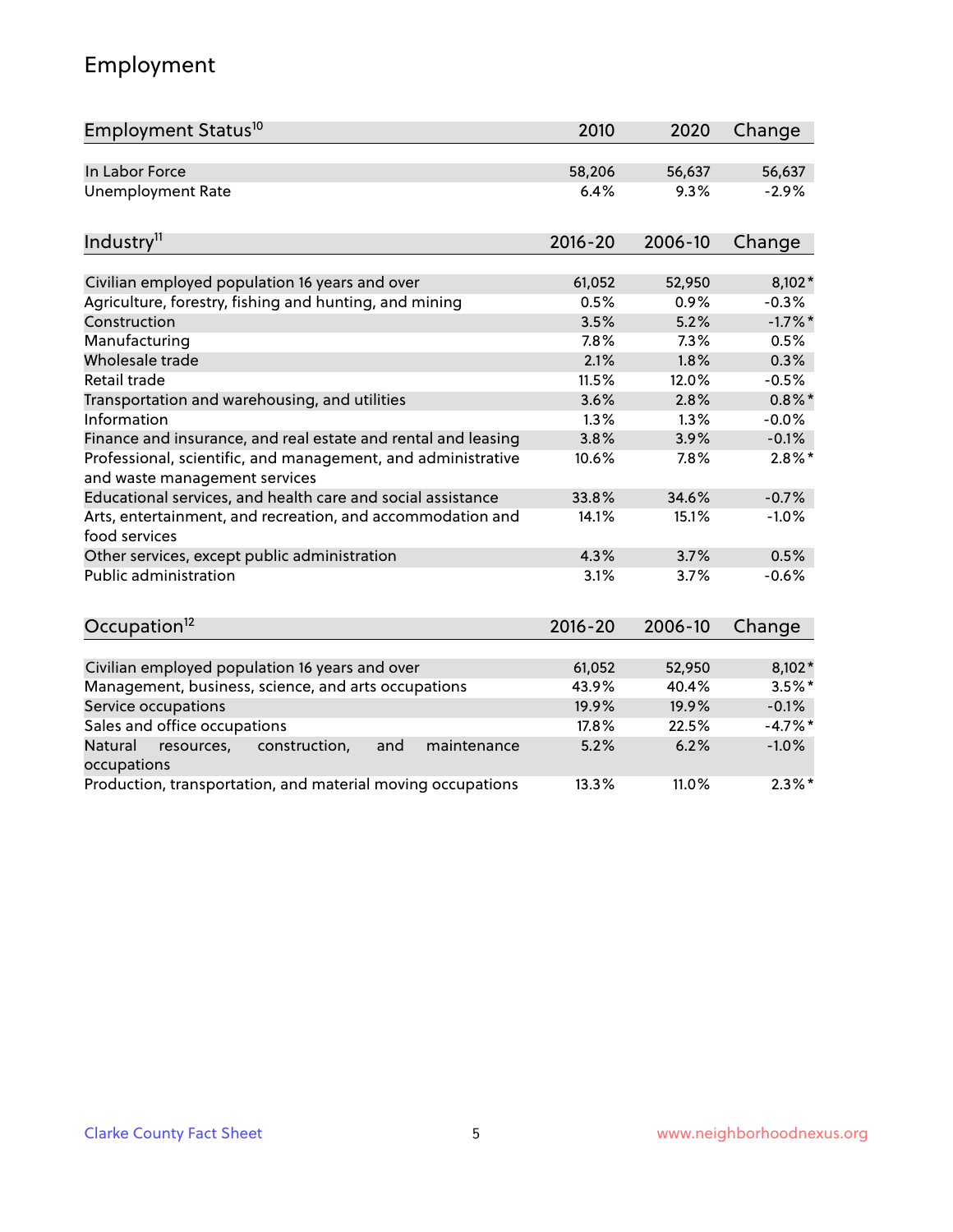# Employment, continued...

| Class of Worker <sup>13</sup>                                              | $2016 - 20$ | 2006-10 | Change     |
|----------------------------------------------------------------------------|-------------|---------|------------|
| Civilian employed population 16 years and over                             | 61,052      | 52,950  | $8,102*$   |
| Private wage and salary workers                                            | 69.3%       | 66.7%   | $2.6\%$ *  |
| Government workers                                                         | 25.2%       | 28.2%   | $-3.0\%$ * |
| Self-employed in own not incorporated business workers                     | 4.9%        | 4.8%    | 0.1%       |
| <b>Unpaid family workers</b>                                               | 0.6%        | 0.2%    | $0.3\%$ *  |
| Job Flows <sup>14</sup>                                                    | 2019        | 2010    | Change     |
|                                                                            |             |         |            |
| Total Jobs in county                                                       | 68,491      | 64,982  | 3,509      |
| Held by residents of county                                                | 33.9%       | 35.5%   | $-1.6\%$ * |
| Held by non-residents of county                                            | 66.1%       | 64.5%   | $1.6\%$ *  |
|                                                                            |             |         |            |
| Jobs by Industry Sector <sup>15</sup>                                      | 2019        | 2010    | Change     |
| Total Jobs in county                                                       | 68,491      | 64,982  | 3,509      |
| Goods Producing sectors                                                    | 12.0%       | 11.8%   | $0.2%$ *   |
|                                                                            | 17.8%       | 15.4%   | $2.4\%$ *  |
| Trade, Transportation, and Utilities sectors<br>All Other Services sectors |             |         |            |
|                                                                            | 70.2%       | 72.7%   | $-2.6\%$ * |
| Total Jobs in county held by county residents                              | 23,242      | 23,062  | 180        |
| <b>Goods Producing sectors</b>                                             | 10.9%       | 9.9%    | $1.0\%$ *  |
| Trade, Transportation, and Utilities sectors                               | 12.4%       | 10.1%   | $2.3\%$ *  |
| All Other Services sectors                                                 | 76.6%       | 80.0%   | $-3.3\%$ * |
|                                                                            |             |         |            |
| Jobs by Earnings <sup>16</sup>                                             | 2019        | 2010    | Change     |
| Total Jobs in county                                                       | 68,491      | 64,982  | 3,509      |
| Jobs with earnings \$1250/month or less                                    | 25.0%       | 28.0%   | $-3.1\%$ * |
| Jobs with earnings \$1251/month to \$3333/month                            | 35.1%       | 41.4%   | $-6.2\%$ * |
| Jobs with earnings greater than \$3333/month                               | 39.9%       | 30.6%   | $9.3\%$ *  |
|                                                                            |             |         |            |
| Total Jobs in county held by county residents                              | 23,242      | 23,062  | 180        |
| Jobs with earnings \$1250/month or less                                    | 24.3%       | 26.7%   | $-2.4\%$ * |
| Jobs with earnings \$1251/month to \$3333/month                            | 37.3%       | 43.2%   | $-5.8\%$ * |
| Jobs with earnings greater than \$3333/month                               | 38.3%       | 30.1%   | $8.2\%$ *  |
|                                                                            |             |         |            |
| Jobs by Age of Worker <sup>17</sup>                                        | 2019        | 2010    | Change     |
| Total Jobs in county                                                       | 68,491      | 64,982  | 3,509      |
| Jobs with workers age 29 or younger                                        | 26.3%       | 26.8%   | $-0.5%$ *  |
|                                                                            | 52.6%       | 55.7%   | $-3.1\%$ * |
| Jobs with workers age 30 to 54                                             |             |         |            |
| Jobs with workers age 55 or older                                          | 21.1%       | 17.4%   | $3.6\%$ *  |
| Total Jobs in county held by county residents                              | 23,242      | 23,062  | 180        |
| Jobs with workers age 29 or younger                                        | 25.3%       | 26.3%   | $-1.0\%$ * |
| Jobs with workers age 30 to 54                                             | 53.3%       | 54.6%   | $-1.3\%$ * |
| Jobs with workers age 55 or older                                          | 21.4%       | 19.0%   | $2.3\%$ *  |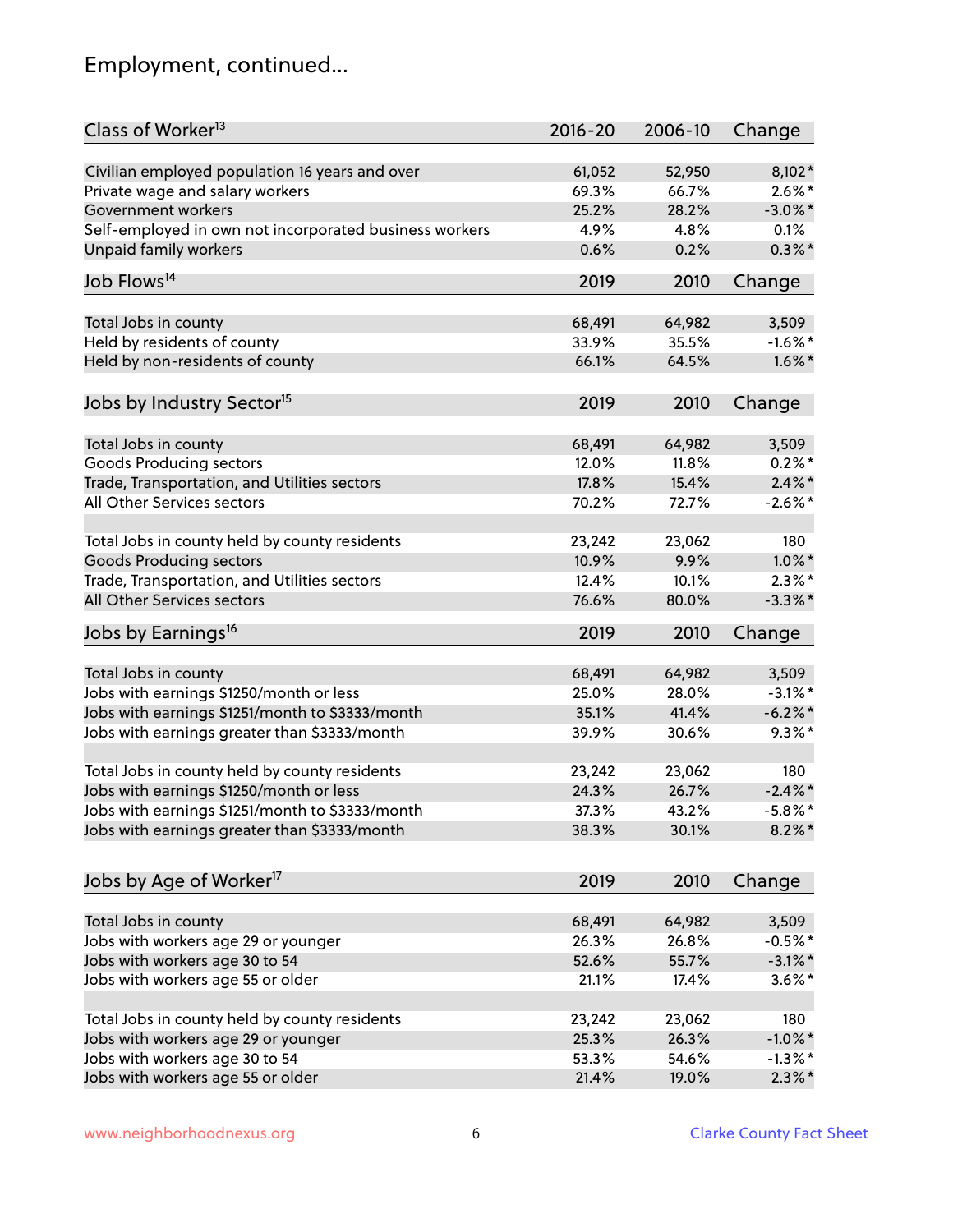#### Education

| Early Learning <sup>18</sup>                        |               |               | 2022         |
|-----------------------------------------------------|---------------|---------------|--------------|
| Licensed Capacity of Early Learning Centers         |               |               | 2,650        |
| Licenced capacity per 1,000 children ages 0-4       |               |               | 423.1        |
| School Enrollment <sup>19</sup>                     | 2022          | 2010          | Change       |
|                                                     |               |               |              |
| <b>Enrolled in Public School</b>                    | 12,556        | 12,456        | 100          |
| White<br><b>Black or African-American</b>           | 20.7%         | 19.4%         | 1.3%         |
|                                                     | 47.2%<br>1.4% | 53.3%<br>2.0% | $-6.1%$      |
| Asian                                               |               |               | $-0.7%$      |
| <b>Native American</b><br>Pacific Islander          | 0.1%<br>0.1%  | 0.0%          | 0.1%         |
| <b>Biracial or Multi-Racial</b>                     | 4.7%          | 0.0%<br>3.5%  | 0.0%<br>1.1% |
|                                                     |               |               |              |
| Hispanic or Latino                                  | 25.8%         | 21.4%         | 4.4%         |
| Georgia Milestones: 3rd Grade Reading <sup>20</sup> |               |               | 2019         |
| Number of Students Tested                           |               |               | 1,004        |
| Proficient or Distinguished                         |               |               | 31.1%        |
|                                                     |               |               |              |
| Georgia Milestones: 8th Grade Math <sup>21</sup>    |               |               | 2019         |
| Number of Students Tested                           |               |               | 856          |
| Proficient or Distinguished                         |               |               | 30.1%        |
| Graduation Rates <sup>22</sup>                      | 2021          | 2012          | Change       |
|                                                     |               |               |              |
| Cohort                                              | 788           | 777           | 11           |
| <b>High School Graduation Rate</b>                  | 79.8%         | 70.1%         | 9.7%         |
| Educational Attainment <sup>23</sup>                | $2016 - 20$   | 2006-10       | Change       |
| Population 25 years and over                        | 72,056        | 59,171        | 12,885*      |
| Less than 9th grade                                 | 3.6%          | 5.5%          | $-1.9%$ *    |
| 9th to 12th grade, no diploma                       | 6.9%          | 10.2%         | $-3.3\%$ *   |
| High school graduate (includes equivalency)         | 19.9%         | 21.9%         | $-2.0\%$ *   |
| Some college, no degree                             | 17.6%         | 16.8%         | $0.9\%$      |
| Associate's degree                                  | 6.6%          | 4.4%          | $2.1\%$ *    |
| Bachelor's degree                                   | 22.4%         | 21.9%         | 0.5%         |
| Graduate or professional degree                     | 23.0%         | 19.3%         | $3.7\%$ *    |
|                                                     |               |               |              |
| Percent high school graduate or higher              | 89.5%         | 84.3%         | $5.2\%$ *    |
| Percent bachelor's degree or higher                 | 45.4%         | 41.2%         | $4.2\%$ *    |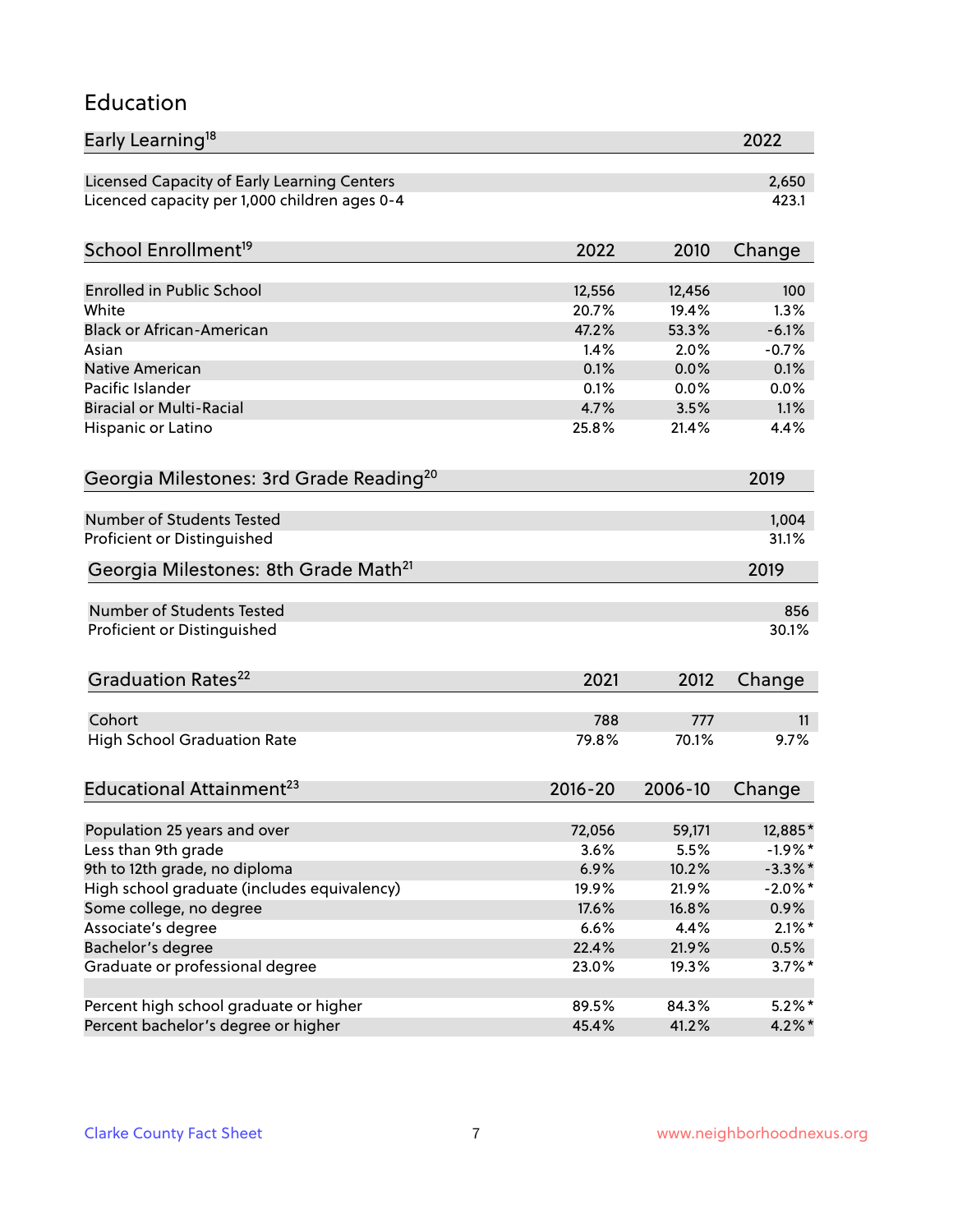#### Housing

| Households by Type <sup>24</sup>                     | 2016-20     | 2006-10 | Change      |
|------------------------------------------------------|-------------|---------|-------------|
|                                                      |             |         |             |
| <b>Total households</b>                              | 50,284      | 41,980  | 8,304*      |
| Family households (families)                         | 48.3%       | 50.6%   | $-2.3\%$ *  |
| With own children under 18 years                     | 20.6%       | 22.0%   | $-1.4%$     |
| Married-couple family                                | 30.8%       | 33.4%   | $-2.6\%$ *  |
| With own children of the householder under 18 years  | 11.1%       | 12.6%   | $-1.5%$ *   |
| Male householder, no wife present, family            | 4.0%        | 4.0%    | $-0.0\%$    |
| With own children of the householder under 18 years  | 1.9%        | 1.3%    | $0.6\%$ *   |
| Female householder, no husband present, family       | 13.4%       | 13.2%   | 0.3%        |
| With own children of the householder under 18 years  | 7.6%        | 8.1%    | $-0.5%$     |
| Nonfamily households                                 | 51.7%       | 49.4%   | $2.3\%$ *   |
| Householder living alone                             | 34.3%       | 32.9%   | 1.4%        |
| 65 years and over                                    | 9.7%        | 6.2%    | $3.5%$ *    |
|                                                      |             |         |             |
| Households with one or more people under 18 years    | 22.4%       | 24.4%   | $-2.0\%$ *  |
| Households with one or more people 65 years and over | 21.4%       | 16.2%   | $5.1\%$ *   |
| Average household size                               | 2.30        | 2.50    | $-0.21*$    |
| Average family size                                  | 2.97        | 3.14    | $-0.17$     |
|                                                      |             |         |             |
| Housing Occupancy <sup>25</sup>                      | $2016 - 20$ | 2006-10 | Change      |
|                                                      |             |         |             |
| Total housing units                                  | 53,452      | 50,693  | $2,759*$    |
| Occupied housing units                               | 94.1%       | 82.8%   | $11.3\%$ *  |
| Vacant housing units                                 | 5.9%        | 17.2%   | $-11.3\%$ * |
| Homeowner vacancy rate                               | 1.7         | 5.3     | $-3.6*$     |
| Rental vacancy rate                                  | 2.8         | 14.2    | $-11.4*$    |
|                                                      |             |         |             |
| Units in Structure <sup>26</sup>                     | $2016 - 20$ | 2006-10 | Change      |
| Total housing units                                  | 53,452      | 50,693  | $2,759*$    |
| 1-unit, detached                                     | 47.6%       | 48.0%   | $-0.4%$     |
| 1-unit, attached                                     | 6.8%        | 4.0%    | $2.8\%$ *   |
| 2 units                                              | 7.0%        | 7.7%    | $-0.6%$     |
| 3 or 4 units                                         | 6.7%        | 7.3%    | $-0.6%$     |
| 5 to 9 units                                         | 8.0%        | 8.7%    | $-0.8%$     |
| 10 to 19 units                                       | 9.7%        | 9.1%    | 0.5%        |
|                                                      |             |         |             |
| 20 or more units                                     | 10.0%       | 10.5%   | $-0.6%$     |
| Mobile home                                          | 4.2%        | 4.6%    | $-0.4%$     |
| Boat, RV, van, etc.                                  | 0.1%        | $0.0\%$ | 0.1%        |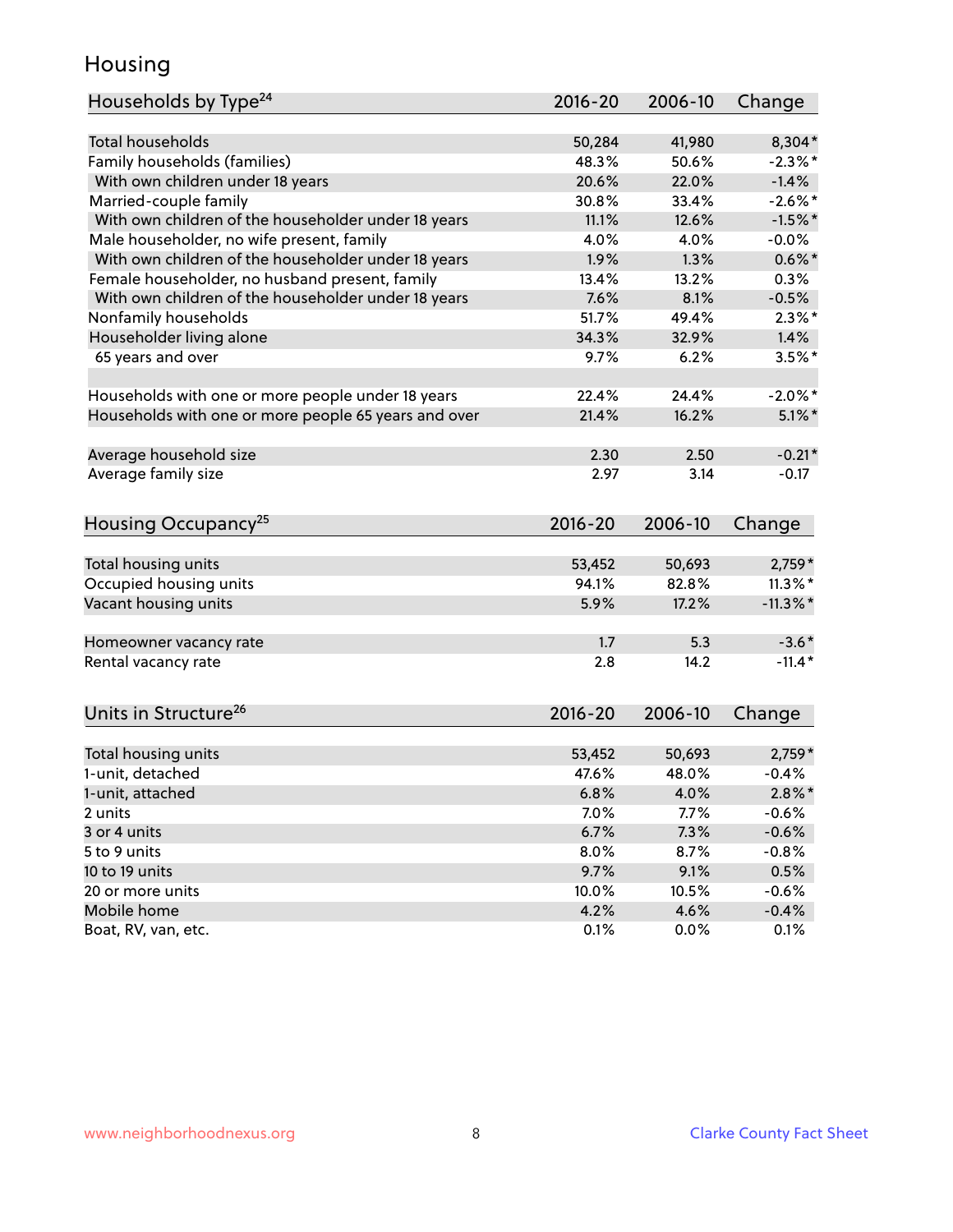# Housing, Continued...

| Year Structure Built <sup>27</sup>             | 2016-20     | 2006-10 | Change     |
|------------------------------------------------|-------------|---------|------------|
| Total housing units                            | 53,452      | 50,693  | $2,759*$   |
| Built 2014 or later                            | 2.9%        | (X)     | (X)        |
| Built 2010 to 2013                             | 2.3%        | (X)     | (X)        |
| Built 2000 to 2009                             | 16.8%       | 19.2%   | $-2.4\%$ * |
| Built 1990 to 1999                             | 18.8%       | 18.8%   | $-0.0%$    |
| Built 1980 to 1989                             | 16.7%       | 15.8%   | 0.8%       |
| Built 1970 to 1979                             | 15.8%       | 18.0%   | $-2.2\%$ * |
| Built 1960 to 1969                             | 12.8%       | 12.1%   | 0.7%       |
| Built 1950 to 1959                             | 6.9%        | 6.7%    | 0.2%       |
| Built 1940 to 1949                             | 2.0%        | 3.2%    | $-1.1\%$ * |
| Built 1939 or earlier                          | 5.1%        | 6.3%    | $-1.1\%$ * |
| Housing Tenure <sup>28</sup>                   | $2016 - 20$ | 2006-10 | Change     |
|                                                |             |         |            |
| Occupied housing units                         | 50,284      | 41,980  | 8,304*     |
| Owner-occupied                                 | 40.5%       | 45.9%   | $-5.3\%$ * |
| Renter-occupied                                | 59.5%       | 54.1%   | $5.3\%$ *  |
| Average household size of owner-occupied unit  | 2.43        | 2.46    | $-0.03$    |
| Average household size of renter-occupied unit | 2.21        | 2.54    | $-0.33*$   |
| Residence 1 Year Ago <sup>29</sup>             | $2016 - 20$ | 2006-10 | Change     |
| Population 1 year and over                     | 125,116     | 113,726 | 11,390*    |
| Same house                                     | 71.4%       | 72.9%   | $-1.4%$    |
| Different house in the U.S.                    | 27.9%       | 26.6%   | 1.3%       |
| Same county                                    | 11.6%       | 13.6%   | $-2.1\%$ * |
| Different county                               | 16.3%       | 13.0%   | $3.3\%$ *  |
| Same state                                     | 12.0%       | 9.7%    | $2.4\%$ *  |
| Different state                                | 4.3%        | 3.3%    | $1.0\%$ *  |
| Abroad                                         | 0.7%        | 0.5%    | 0.2%       |
| Value of Housing Unit <sup>30</sup>            | $2016 - 20$ | 2006-10 | Change     |
| Owner-occupied units                           | 20,388      | 19,258  | $1,130*$   |
| Less than \$50,000                             | 6.5%        | 5.5%    | 1.1%       |
| \$50,000 to \$99,999                           | 10.7%       | 10.6%   | 0.1%       |
| \$100,000 to \$149,999                         | 17.6%       | 26.3%   | $-8.7\%$ * |
| \$150,000 to \$199,999                         | 20.2%       | 25.2%   | $-5.0\%$ * |
| \$200,000 to \$299,999                         | 23.1%       | 18.7%   | 4.4%*      |
| \$300,000 to \$499,999                         | 14.7%       | 10.2%   | 4.5%*      |
| \$500,000 to \$999,999                         | 6.5%        | 2.6%    | $3.8\%$ *  |
| \$1,000,000 or more                            | 0.7%        | 0.9%    | $-0.2%$    |
| Median (dollars)                               | 186,800     | 161,400 | 25,400*    |
| Mortgage Status <sup>31</sup>                  | $2016 - 20$ | 2006-10 | Change     |
|                                                |             |         |            |
| Owner-occupied units                           | 20,388      | 19,258  | $1,130*$   |
| Housing units with a mortgage                  | 60.2%       | 69.9%   | $-9.7%$ *  |
| Housing units without a mortgage               | 39.8%       | 30.1%   | $9.7\%$ *  |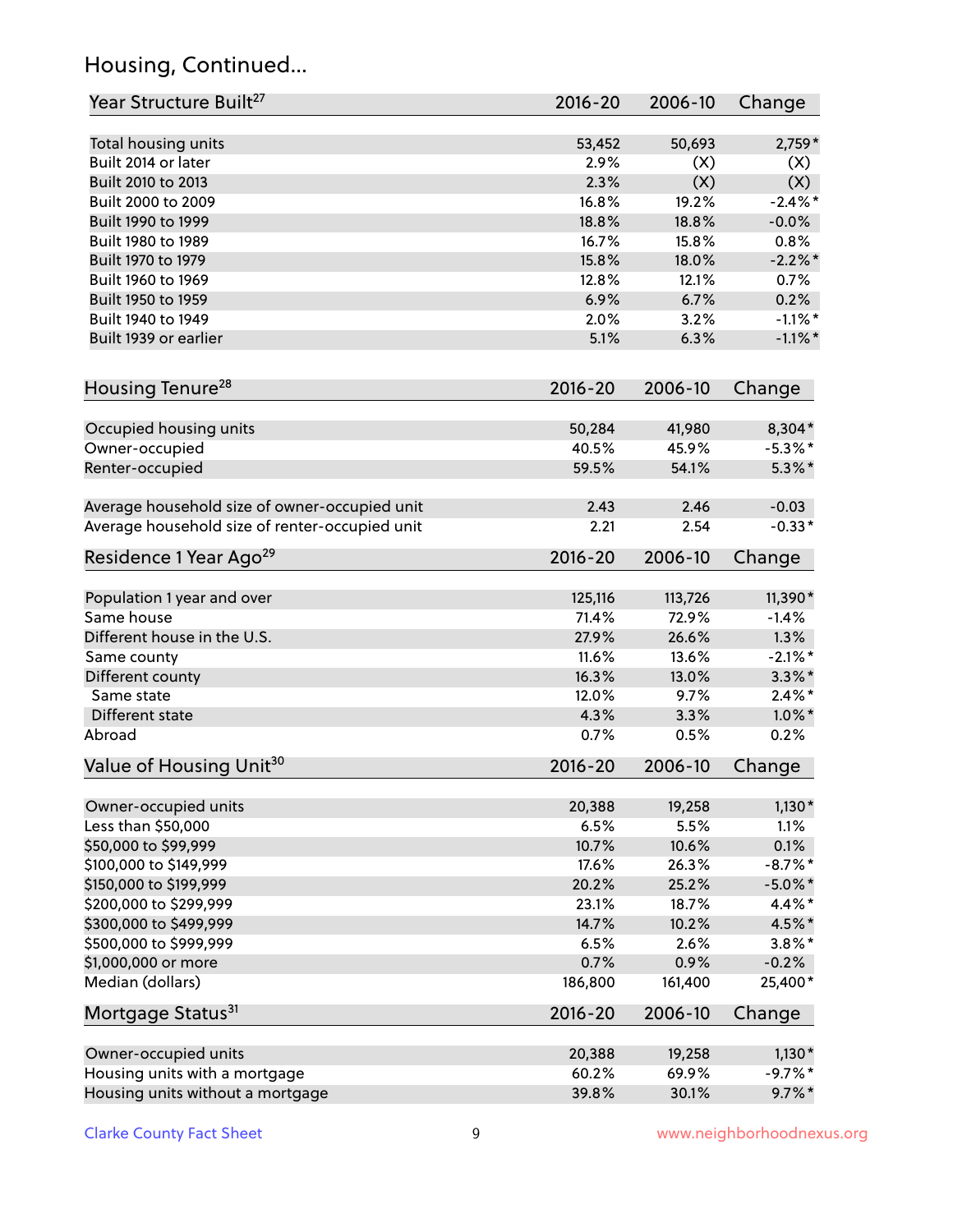# Housing, Continued...

| Selected Monthly Owner Costs <sup>32</sup>                                            | 2016-20     | 2006-10 | Change      |
|---------------------------------------------------------------------------------------|-------------|---------|-------------|
| Housing units with a mortgage                                                         | 12,272      | 13,459  | $-1,187*$   |
| Less than \$300                                                                       | 0.7%        | 0.2%    | 0.6%        |
| \$300 to \$499                                                                        | 0.8%        | 1.6%    | $-0.8%$     |
| \$500 to \$999                                                                        | 21.0%       | 24.8%   | $-3.8\%$ *  |
| \$1,000 to \$1,499                                                                    | 40.4%       | 40.9%   | $-0.6%$     |
| \$1,500 to \$1,999                                                                    | 20.6%       | 18.8%   | $1.8\%$     |
| \$2,000 to \$2,999                                                                    | 11.6%       | 10.6%   | 1.1%        |
| \$3,000 or more                                                                       | 4.8%        | 3.1%    | $1.7\%$ *   |
| Median (dollars)                                                                      | 1,293       | 1,269   | 24          |
| Housing units without a mortgage                                                      | 8,116       | 5,799   | $2,317*$    |
| Less than \$150                                                                       | 1.0%        | 2.1%    | $-1.0%$     |
| \$150 to \$249                                                                        | 8.9%        | 11.2%   | $-2.3%$     |
| \$250 to \$349                                                                        | 9.9%        | 22.3%   | $-12.4\%$ * |
| \$350 to \$499                                                                        | 32.5%       | 34.7%   | $-2.3%$     |
| \$500 to \$699                                                                        | 30.8%       | 19.3%   | $11.4\%$ *  |
| \$700 or more                                                                         | 16.9%       | 10.4%   | $6.5%$ *    |
| Median (dollars)                                                                      | 487         | 404     | $83*$       |
| Selected Monthly Owner Costs as a Percentage of<br>Household Income <sup>33</sup>     | $2016 - 20$ | 2006-10 | Change      |
| Housing units with a mortgage (excluding units where<br>SMOCAPI cannot be computed)   | 12,168      | 13,352  | $-1,184*$   |
| Less than 20.0 percent                                                                | 53.4%       | 38.7%   | $14.8\%$ *  |
| 20.0 to 24.9 percent                                                                  | 11.7%       | 13.2%   | $-1.5%$     |
| 25.0 to 29.9 percent                                                                  | 5.1%        | 13.5%   | $-8.5%$ *   |
| 30.0 to 34.9 percent                                                                  | 8.0%        | 8.7%    | $-0.7%$     |
| 35.0 percent or more                                                                  | 21.8%       | 25.9%   | $-4.1\%$ *  |
| Not computed                                                                          | 104         | 107     | $-3$        |
| Housing unit without a mortgage (excluding units where<br>SMOCAPI cannot be computed) | 7,965       | 5,776   | $2,189*$    |
| Less than 10.0 percent                                                                | 49.6%       | 46.3%   | 3.3%        |
| 10.0 to 14.9 percent                                                                  | 16.8%       | 21.0%   | $-4.2%$ *   |
| 15.0 to 19.9 percent                                                                  | 10.0%       | 9.4%    | 0.6%        |
| 20.0 to 24.9 percent                                                                  | 6.3%        | 6.4%    | $-0.0%$     |
| 25.0 to 29.9 percent                                                                  | 6.5%        | 3.0%    | $3.5\%$ *   |
| 30.0 to 34.9 percent                                                                  | 2.8%        | 2.6%    | 0.2%        |
| 35.0 percent or more                                                                  | 8.0%        | 11.4%   | $-3.4%$     |
| Not computed                                                                          | 151         | 23      | $128*$      |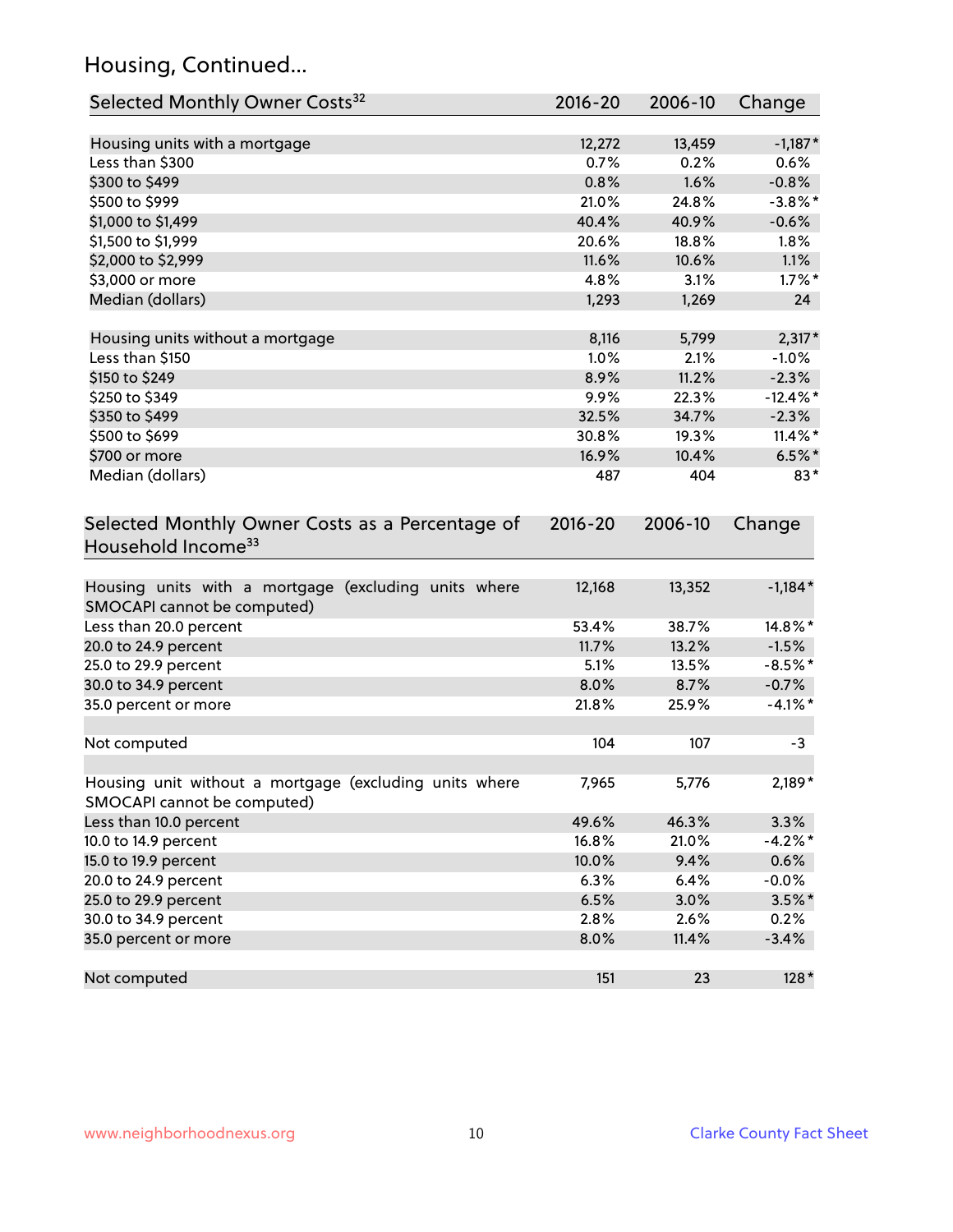# Housing, Continued...

| Gross Rent <sup>34</sup>                                                       | 2016-20     | 2006-10 | Change     |
|--------------------------------------------------------------------------------|-------------|---------|------------|
|                                                                                |             |         |            |
| Occupied units paying rent                                                     | 29,156      | 21,692  | 7,464*     |
| Less than \$200                                                                | 1.9%        | 3.2%    | $-1.3\%$ * |
| \$200 to \$499                                                                 | 5.4%        | 13.2%   | $-7.8\%$ * |
| \$500 to \$749                                                                 | 26.6%       | 36.1%   | $-9.5%$ *  |
| \$750 to \$999                                                                 | 30.8%       | 26.1%   | 4.7%*      |
| \$1,000 to \$1,499                                                             | 26.1%       | 16.1%   | $9.9\%*$   |
| \$1,500 to \$1,999                                                             | 6.4%        | 4.7%    | $1.7\%$ *  |
| \$2,000 or more                                                                | 2.9%        | 0.6%    | $2.3\%$ *  |
| Median (dollars)                                                               | 872         | 730     | $142*$     |
| No rent paid                                                                   | 740         | 1,030   | $-290*$    |
| Gross Rent as a Percentage of Household Income <sup>35</sup>                   | $2016 - 20$ | 2006-10 | Change     |
| Occupied units paying rent (excluding units where GRAPI<br>cannot be computed) | 27,701      | 20,217  | 7,484*     |
| Less than 15.0 percent                                                         | 12.1%       | 9.9%    | 2.2%       |
| 15.0 to 19.9 percent                                                           | 10.4%       | 10.5%   | $-0.1%$    |
| 20.0 to 24.9 percent                                                           | 11.4%       | 11.1%   | 0.4%       |
| 25.0 to 29.9 percent                                                           | 10.0%       | 8.5%    | 1.5%       |
| 30.0 to 34.9 percent                                                           | 7.0%        | 8.1%    | $-1.0%$    |
| 35.0 percent or more                                                           | 49.0%       | 52.0%   | $-3.0%$    |
| Not computed                                                                   | 2,195       | 2,505   | $-310$     |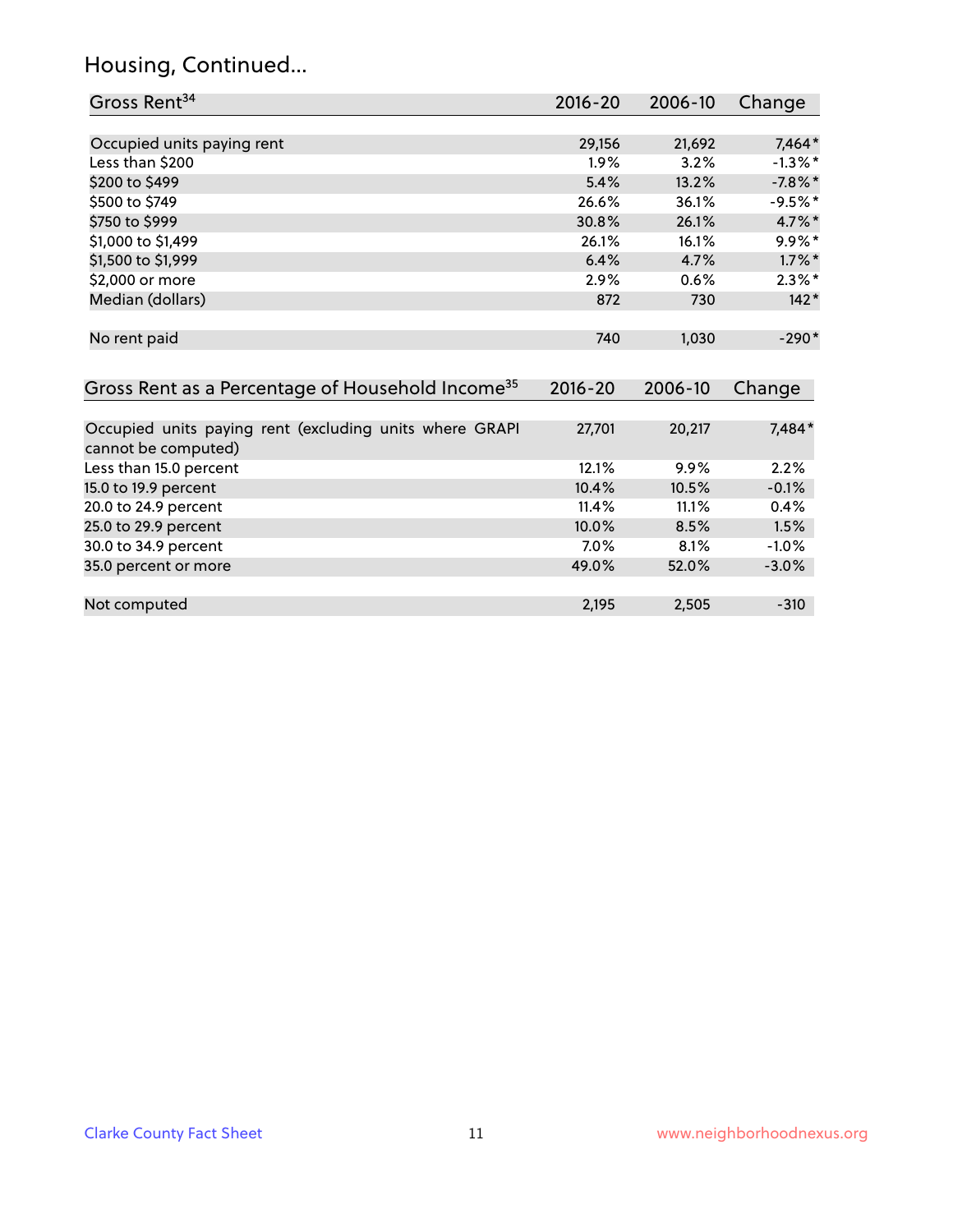# Community Involvement

| Voter Registration and Turnout <sup>36</sup> | 2020   |
|----------------------------------------------|--------|
|                                              |        |
| Active registered voters                     | 75.637 |
| Number voted in Presidential election        | 50.997 |
| Percent voted in Presidential election       | 67.4%  |
|                                              |        |

#### Transportation

| Commuting to Work <sup>37</sup>           | 2016-20     | 2006-10 | Change               |
|-------------------------------------------|-------------|---------|----------------------|
|                                           |             |         |                      |
| Workers 16 years and over                 | 59,364      | 51,805  | 7,559*               |
| Car, truck, or van - drove alone          | 72.8%       | 73.5%   | $-0.7%$              |
| Car, truck, or van - carpooled            | 8.4%        | 11.4%   | $-3.0\%$ *           |
| Public transportation (excluding taxicab) | 3.4%        | 3.6%    | $-0.2%$              |
| Walked                                    | 5.2%        | 4.8%    | 0.3%                 |
| Other means                               | 2.4%        | 2.5%    | $-0.1%$              |
| Worked at home                            | 7.8%        | 4.2%    | $3.7\%$ <sup>*</sup> |
| Mean travel time to work (minutes)        | 20.0        | 18.6    | $1.4*$               |
| Vehicles Available <sup>38</sup>          | $2016 - 20$ | 2006-10 | Change               |
|                                           |             |         |                      |
| Occupied housing units                    | 50,284      | 41,980  | $8,304*$             |
| No vehicles available                     | 8.7%        | 8.1%    | 0.6%                 |
| 1 vehicle available                       | 36.5%       | 37.2%   | $-0.7%$              |
| 2 vehicles available                      | 35.5%       | 36.1%   | $-0.6%$              |
| 3 or more vehicles available              | 19.3%       | 18.6%   | $0.7\%$              |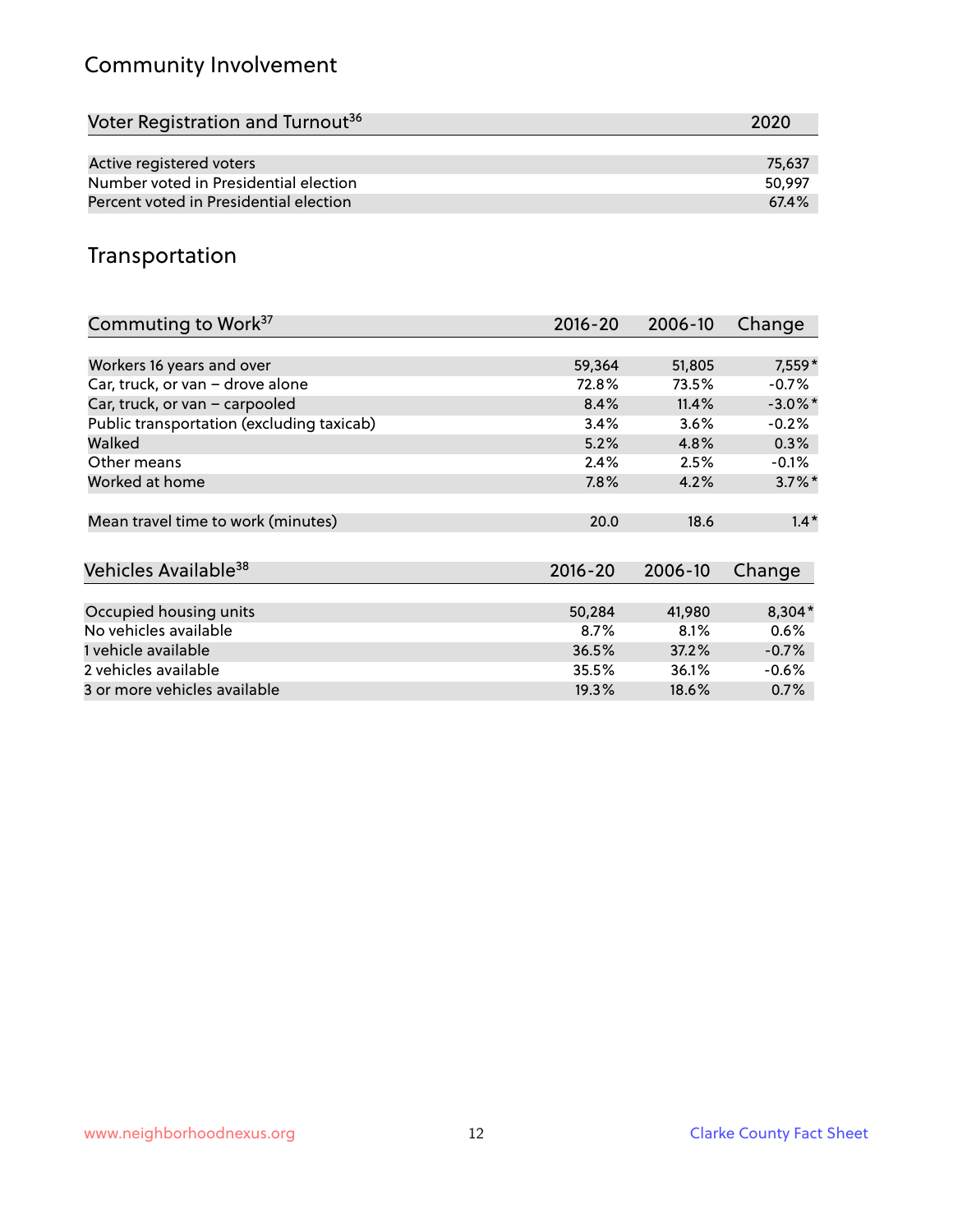#### Health

| Health Insurance coverage <sup>39</sup> | 2016-20 |
|-----------------------------------------|---------|
|-----------------------------------------|---------|

| Civilian Noninstitutionalized Population                | 126,179 |
|---------------------------------------------------------|---------|
| With health insurance coverage                          | 87.6%   |
| With private health insurance coverage                  | 70.4%   |
| With public health coverage                             | 25.5%   |
| No health insurance coverage                            | 12.4%   |
| Civilian Noninstitutionalized Population Under 19 years | 27,144  |
| No health insurance coverage                            | 7.7%    |
| Civilian Noninstitutionalized Population 19 to 64 years | 85,527  |
| In labor force:                                         | 60,521  |
| Employed:                                               | 57,329  |
| With health insurance coverage                          | 85.0%   |
| With private health insurance coverage                  | 57.7%   |
| With public coverage                                    | 6.3%    |
| No health insurance coverage                            | 15.0%   |
| Unemployed:                                             | 3,192   |
| With health insurance coverage                          | 67.9%   |
| With private health insurance coverage                  | 57.7%   |
| With public coverage                                    | 13.4%   |
| No health insurance coverage                            | 32.1%   |
| Not in labor force:                                     | 25,006  |
| With health insurance coverage                          | 84.5%   |
| With private health insurance coverage                  | 70.9%   |
| With public coverage                                    | 18.3%   |
| No health insurance coverage                            | 15.5%   |

# **Health Factors Most Recent** And The Control of the Control of The Control of The Control of The Control of The Control of The Control of The Control of The Control of The Control of The Control of The Control of The Contr

| Premature Death (YPLL before age 75 per 100,000 population, age-adjusted) <sup>40</sup> | 6,646.6 |
|-----------------------------------------------------------------------------------------|---------|
| Average number of Physically Unhealthy Days <sup>41</sup>                               | 4.8     |
| Average number of Mentally Unhealthy Days <sup>42</sup>                                 | 5.3     |
| Low Birthweight Births <sup>43</sup>                                                    | 9.9%    |
| Diabetes Prevalence <sup>44</sup>                                                       | 13.5%   |
| HIV Prevalence (per 100,000 population) <sup>45</sup>                                   | 400.1   |
| Rate, Deduplicated ER Visits for Asthma, Ages 0-17 <sup>46</sup>                        | 793.4   |